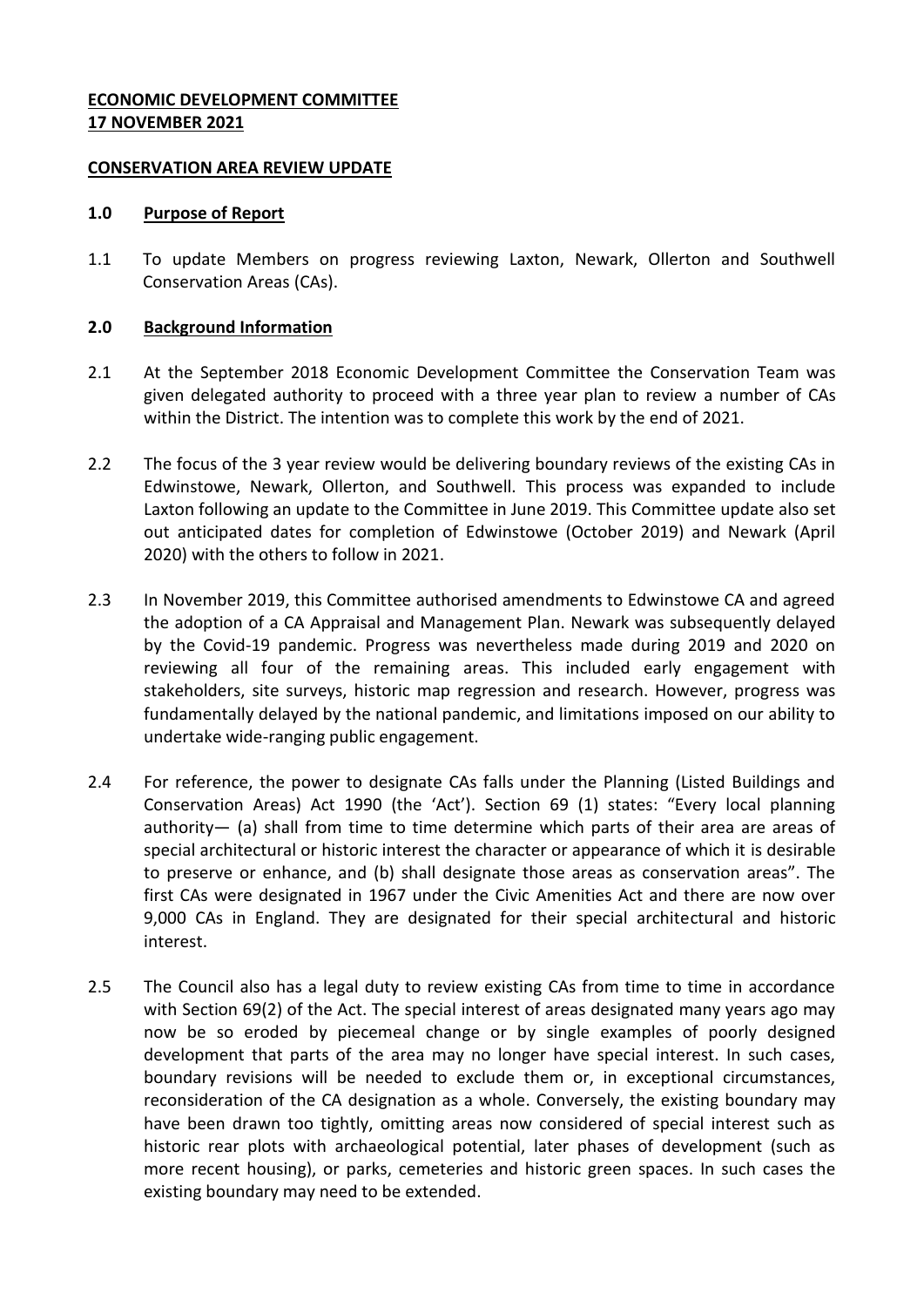## Laxton

- 2.6 As explained at the June 2019 Committee, the Conservation Team feels strongly that a revision to the boundary at Laxton should allow for the inclusion of the historic field system and the castle site. Both elements are intrinsic to the significance of the existing CA, which is currently tightly drawn around the village only.
- 2.7 Early engagement was offered to Laxton and Moorhouse Parish Council and key local stakeholders. The Conservation Team met with the Parish Council on 30 September this year, and is due to meet with the Leet Court on 25 November. Local residents, including those with an interest in the special farm holdings, have also been engaged in the review process.
- 2.8 Survey work for Laxton is now complete. A draft Appraisal document is included in the background papers. We intend to submit this document alongside a consultation report and questionnaire for public consultation between 7 January and 18 February 2022. A public meeting will also be held within the CA during this period. Subject to the outcomes of that consultation process, we hope to bring a resolution to amend the boundary and adopt the Appraisal document to the March Committee.

## Ollerton

- 2.9 Information on the review process was sent to Ward Members and Ollerton Town Council in August 2021. Whilst our offer of a meeting has not yet been taken up, we have used observations given by Ward Members, the Town Council and the Ollerton Village Residents Association in 2019 as a useful starting position, noting concerns about challenging buildings within the CA such as Ollerton Hall, the old garage site on Main Street and the derelict former café on Wellow Road. An additional walkabout was undertaken with Notts County Council heritage team in July this year. This process has been invaluable in gaining local knowledge and understanding what is special about the historic core of old Ollerton. We have also recognised that modern housing areas to Wellow Road (such as Church Walk) feel quite detached from the historic core of the village, and that areas included within the boundary adjacent to the Rufford Road roundabout have changed significantly following the construction of service stations and fast food outlets.
- 2.10 Survey work for Ollerton CA is now complete. A draft Appraisal document is available in the background papers. We intend to submit this document alongside a consultation report and questionnaire for public consultation between 7 January and 18 February 2022. A public meeting will also be held within the CA during this period. Subject to the outcomes of that consultation process, we hope to bring a resolution to amend the boundary and adopt the Appraisal document to the March Committee. In the draft Appraisal, you will note that we are currently proposing removal of a modern housing estate on Wellow Road (Church View) and a small area adjacent to the McDonalds food outlet at the roundabout. We hope to get public comments on these proposals during the formal consultation in January. We anticipate support for the removal of the modern housing estate as this will free up home owners from unnecessary planning applications. However, the roundabout element is something our County conservation colleagues would rather we keep in the boundary to ensure that they continue to have a say on significant planned highway improvements to the junction.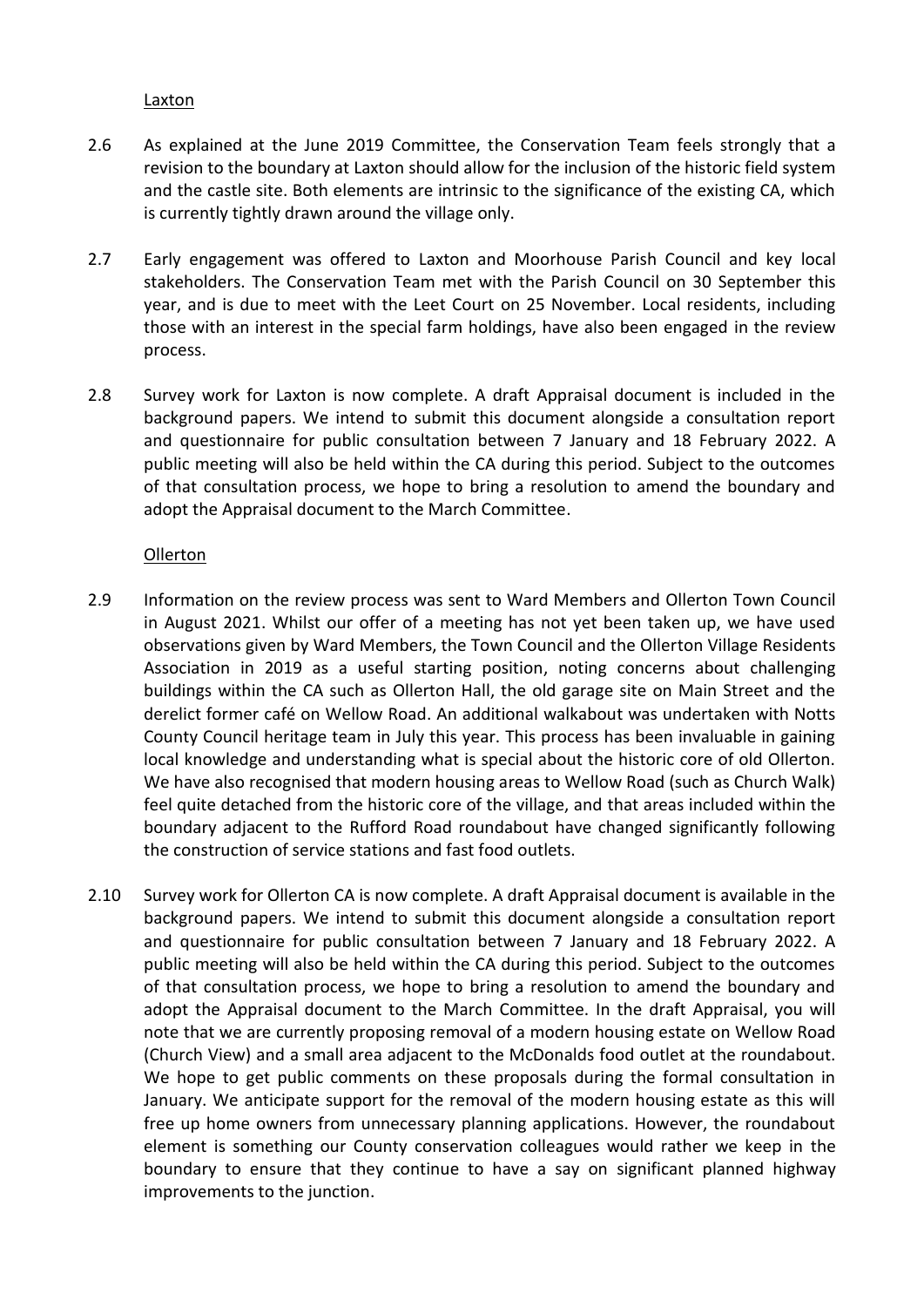## Newark

- 2.11 Early engagement has been undertaken with the Newark Civic Trust, Millgate Society and Notts. Building Preservation Trust, as well as number of enthusiastic members of the public who had attended the launch event in 2018. This has helped direct our appraisal work. Our early thinking on potential changes to the boundary were highlighted in the June 2019 Committee.
- 2.12 Survey work for Newark CA is now complete, but engagement with local stakeholders, including the Town Council and Civic Trust is ongoing and not complete. A walkabout and workshop with both organisations is being offered and will inform the final preferred options. A Saturday morning stand in the Market Place in December is also going to be utilised to promote the review and gain public views on potential boundary changes. Opportunities for engagement with other stakeholders will be offered wherever possible.
- 2.13 A working draft Appraisal document is available in the background papers. We intend to submit an updated version of this document alongside a consultation report and questionnaire for public consultation between 11 February and 25 March 2022. A public meeting will also be held within the CA during this period. Subject to the outcomes of that consultation process, we hope to bring a resolution to amend the boundary and adopt the Appraisal document to the Committee as soon as practicable after 25 March 2022.
- 2.14 We are currently considering proposing several amendments to the existing CA boundary: i) The College Quarter, comprising the College itself, additional areas of Friary Road, part of Sleaford Road, Wellington Road entirely, and part of Beacon Hill Road; ii) Appleton Gate/ Northgate Station Quarter, comprising parts of Appleton Gate from Queen's Road (principally the eastern side of the roadway) to Northgate Station, and parts of George Street, Warburton Street, and Lovers Lane; iii) Magnus School area, limited to the original school building on Earp Avenue, and Hatton Gardens, Winchelsea Avenue and Milner Street (being a composite example of Edwardian planned housing and education); iv) Crown Street (having good 18<sup>th</sup> and 19<sup>th</sup> century housing stock considered to contribute to the Mill Gate/Victoria Street area of the town); v) Potential removal of parts of North Gate, including the modern residential and retail development to the north of the Warwick and Richardson complex. We acknowledge that removal of part of North Gate could be perceived as a loss of control on what is otherwise an important gateway into the town.

## Southwell

2.14 Survey work for Southwell is now complete. Meetings with local organisations such as the Southwell Civic Society and Southwell Community Archaeology Group has been very productive, to the point that our original objective of simply revising the existing Appraisal document (to bring it in line with current planning policies) has been expanded to include consideration of boundary changes. We had already concluded that some tweaks to the boundary were necessary to resolve anomalies where it is inaccurately drawn or confusing around domestic gardens. However, the extensive archaeological investigations undertaken by the local community over the last 10 years and more lead us to conclude that there are several areas worthy of consideration for being included within the existing CA, including for example archaeological sites around Park Farm and Brandreth. Additional special interest has been identified in land to the northeast of Greet Lilly Mill (Station Road), land south of the Westhorpe Dumble (between Cundy Hill and Halloughton Road),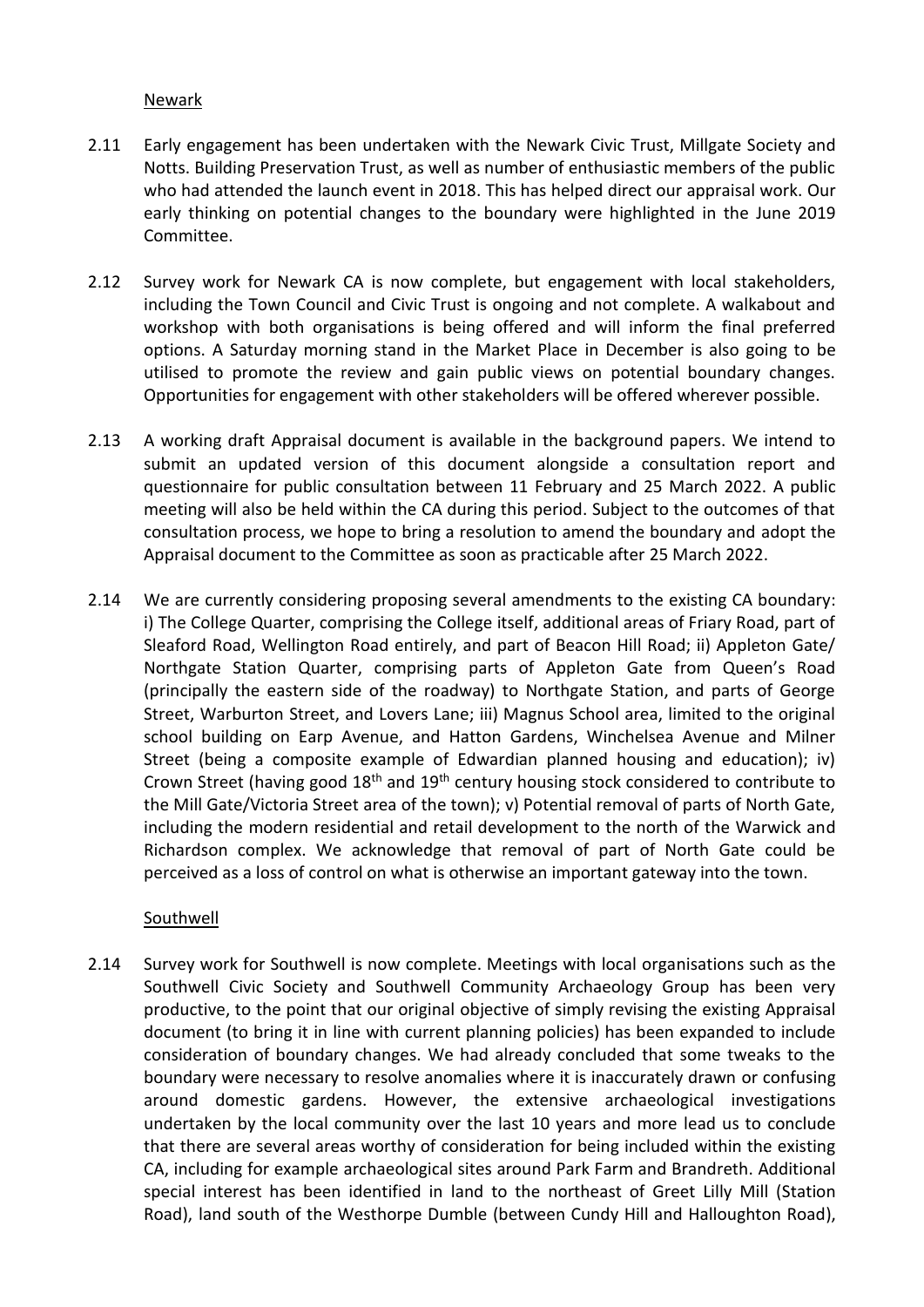as well as land south of the recreation park (via Memorial Drive) such as the Potwell Dyke Grasslands and the cemetery (in the context of the former manorial deer park). Additional areas within the urban settlement have also been identified, such as traditional 19<sup>th</sup> century housing stock along Dover Street and Chattam Street, and Edwardian villas along Halam Road.

2.15 A working draft Appraisal document is available in the background papers. We intend to submit an updated version of this document alongside a consultation report and questionnaire for public consultation between 11 February and 25 March 2022. A public meeting will also be held within the CA during this period. Subject to the outcomes of that consultation process, we hope to bring a resolution to amend the boundary and adopt the Appraisal document to the Committee as soon as practicable after 25 March 2022.

# Next Steps

- 2.16 A workshop with Committee Members and affected local Ward Members has been arranged for 29 November. This will provide a constructive framework in which to provide information on potential boundary changes, and some of the key challenges in managing affected CAs such as heritage at risk and regulatory implications for stakeholders. This process will help inform the final preferred options for boundary changes which shall be submitted to public consultation for 6 weeks, as set out above. Once complete, the Council has a legal duty to pay regard to the submitted comments. The final documents and proposed amended CA boundaries will be taken to the next available Committee after the public consultation has finished.
- 2.17 Boundary review work will continue for Southwell and Newark. Formal public consultation will begin in January for Laxton and Ollerton. Newark and Southwell will follow in February. The Conservation Team will take account of all material consultation responses. Details of the consultation design and outcomes will be published alongside the Appraisal documents.

# **3.0 Proposals**

3.1 That the Members acknowledge the review work undertaken by the Conservation Team since the June 2019 update, and to note the forthcoming milestones for public engagement and approvals.

| Conservation  | <b>Boundary Review</b>   | <b>Final Document</b>                       | <b>ED Committee for</b> |
|---------------|--------------------------|---------------------------------------------|-------------------------|
| Area          | Engagement               | Consultation                                | Approval                |
| Laxton        | Complete                 | 7 Jan - 18 Feb 2022                         | 23rd Mar 2022           |
| Ollerton      | Complete                 | 7 Jan - 18 Feb 2022                         | 23rd Mar 2022           |
| <b>Newark</b> | Ongoing (to be completed | 11 Feb - 25 Mar 2022                        | First available date    |
|               | by 17 Dec 2021)          |                                             | from Apr 2022           |
| Southwell     | Ongoing (to be completed | 11 Feb – 25 Mar 2022   First available date |                         |
|               | by 17 Dec 2021)          |                                             | from Apr 2022           |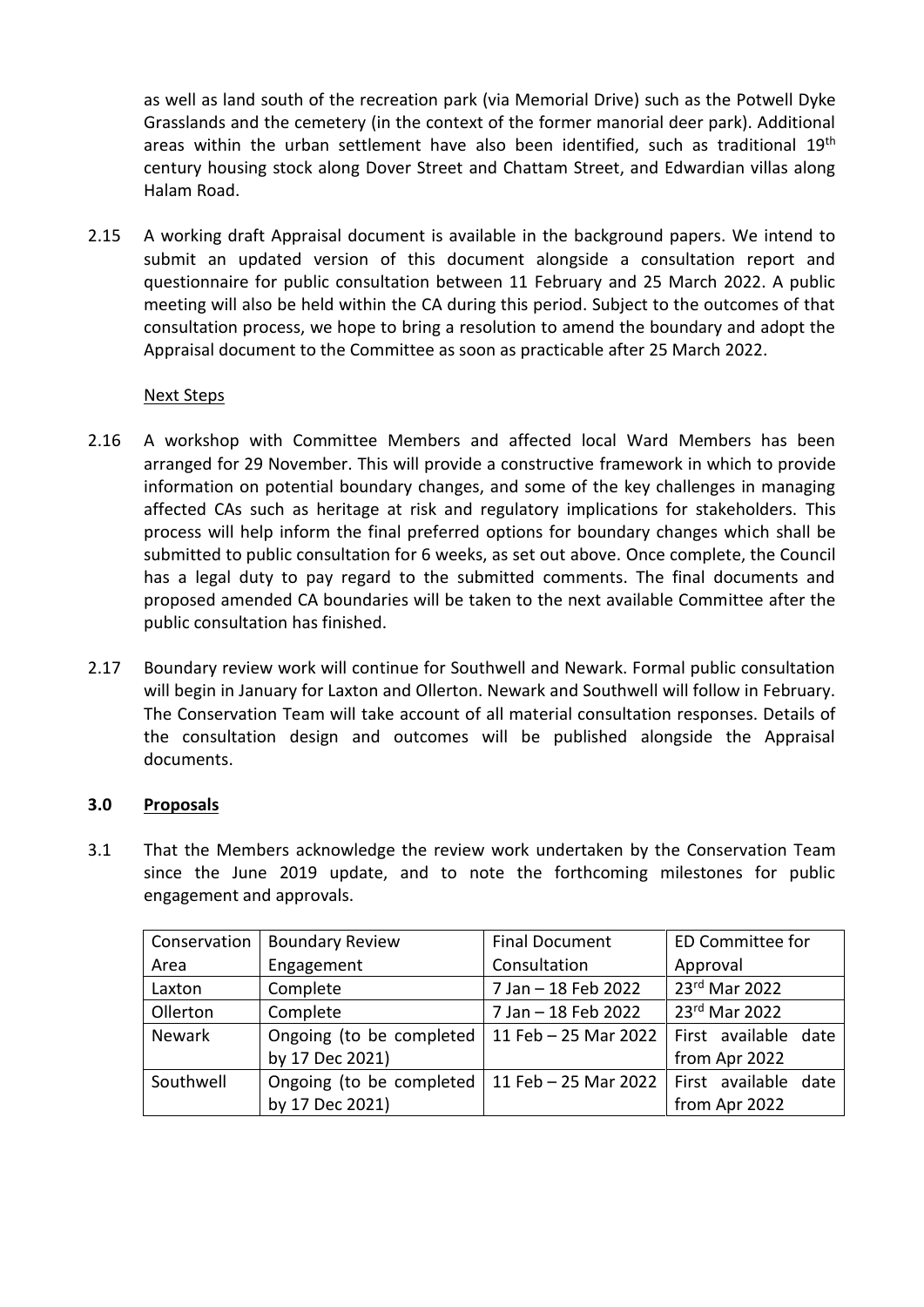# **4.0 Equalities Implications**

- 4.1 In carrying out the Council's legal duty under section 69 of the Planning (Listed Buildings and Conservation Areas) Act 1990, there are no specific equalities implications for the District Council when designating or reviewing conservation areas. However, in accordance with the duty to publish management proposals within the affected area, and the benefit of wide ranging public engagement, appropriate consideration will need to be given to consultation strategies, public meetings and access to documents (also in accordance with public expectations for consultation as set out in the Statement of Community Involvement). Consultation reports setting out how the Conservation Team will meet these expectations will be published alongside each Appraisal setting out how, amongst other things, access and equality has been considered.
- 4.2 The CA Review Programme will need to ensure that there is equality of opportunity and that no individuals or groups are disadvantaged or discriminated against because of race, sex, disability, religion or belief, sexual orientation, gender reassignment, maternity and pregnancy, marriage or civil partnership, age, or social inequality.

# **5.0 Digital Implications**

5.1 There are no direct implications for ICT. However, the production of spatial mapping is an essential element of the Appraisal publication, as well as demarcating boundary changes. It is anticipated that GIS support within the Planning Team will be able to manage this workload.

## **6.0 Financial Implications - FIN21-22/1866**

6.1 The Conservation Team does not expect there to be any impact on the budget in this case. A new Conservation Officer joined the team in January 2021, increasing the capacity to undertake CA reviews. In addition, the number of planning applications received by the Council is not likely to change significantly as a result of this work. It is possible that increased reporting of enforcement matters may occur; however, it is considered that current provisions exist within the Planning Team to deal with this.

## **7.0 Community Plan – Alignment to Objectives**

7.1 The community engagement on the CA Appraisals accords with the desire to increase participation with the Council and within local communities. It will also align with the objective that seeks to ensure the district continues to be a place where people choose to live, work, invest and spend their recreational time. The positive management of the historic environment will contribute to our well-being and sense of place.

# **8.0 Comments of Director**

8.1 It is desirable to maintain a continuous programme of CA reviews, noting the general duty within section 69 of the Act to designate new areas and review past designations. The publication of Appraisal documents contributes to our knowledge, sense of place and promotes pride and well-being within the community.